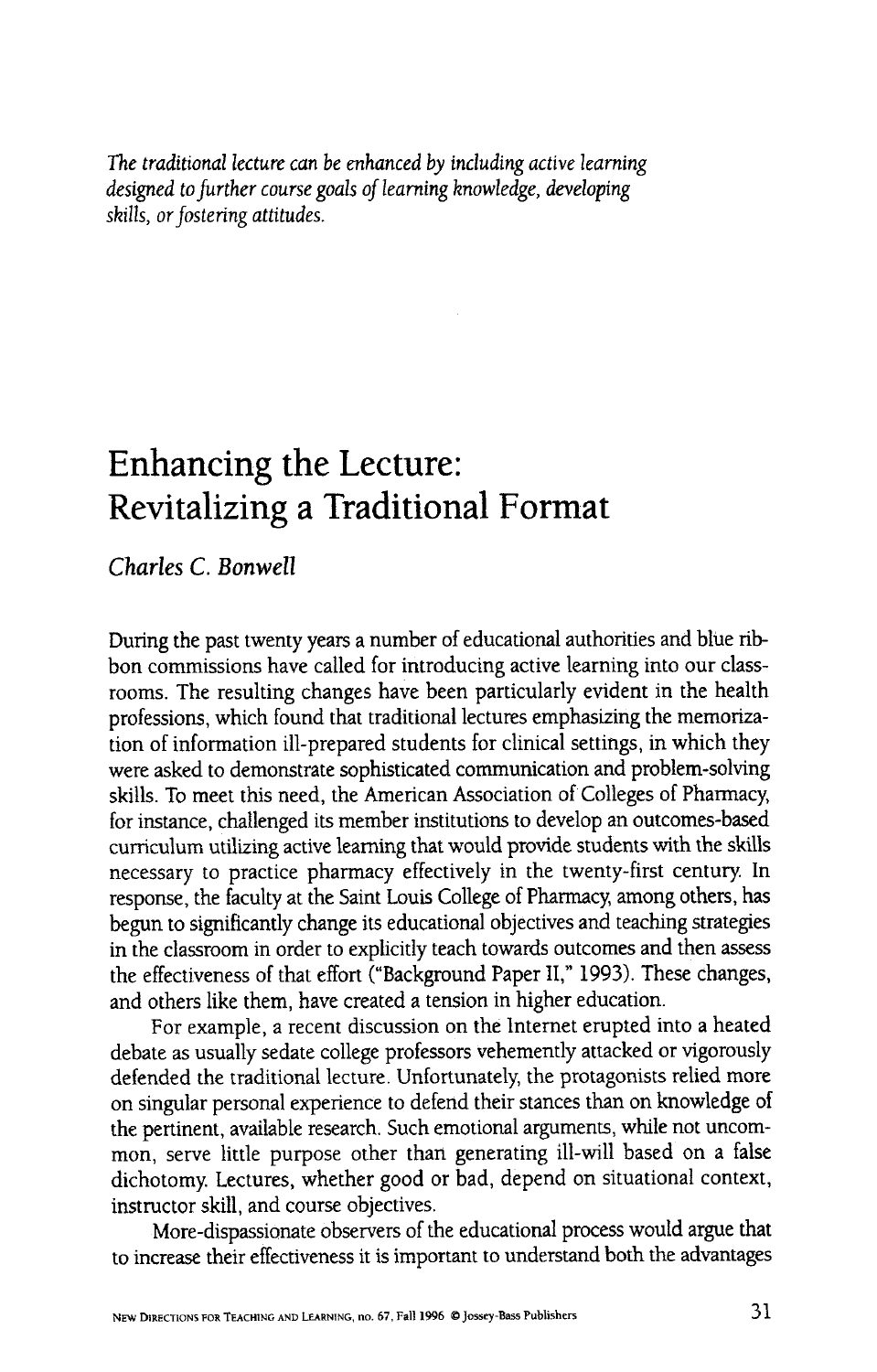and the limitations of the lecture. Cashin (1985, pp. **2-3)** states that lectures have the following strengths:

- 1. Effective lecturers can communicate the intrinsic interest of a subject through their enthusiasm.
- **2.**  Lectures can present material not otherwise available to students.
- **3.**  Lectures can be specially organized to meet the needs of particular audiences.
- **4.**  Lectures can present large amounts of information.
- *5.*  Lectures can be presented to large audiences.
- 6. Lecturers can model how professionals work through disciplinary questions or problems.
- 7. Lectures allow the instructor maximum control of the learning experience.
- 8. Lectures present little risk for students.
- 9. Lectures appeal to those who learn by listening.

Cashin (pp. 3-4) goes on to point out the disadvantages of traditional lectures (fifty or seventy-five minutes of teacher talk):

- 1. Lectures fail to provide instructors with feedback about the extent of student learning. (Thinking in terms of how much the student is learning as opposed to how much material has been presented is a fundamental and necessary shift in perspective.)
- **2.** In lectures students are often passive because there is no mechanism to ensure that they are intellectually engaged with the material.
- 3. Students' attention wanes quickly after fifteen to twenty-five minutes.
- 4. Information tends to be forgotten quickly when students are passive.
- *5.* Lectures presume that all students learn at the same pace and are at the same level of understanding.
- 6. Lectures are not suited for teaching higher orders of thinking such as application, analysis, synthesis, or evaluation; for teaching motor skills; or for influencing attitudes or values.
- **7.** Lectures are not well suited for teaching complex, abstract material.
- 8. Lectures require effective speakers.
- 9. Lectures emphasize learning by listening, which is a disadvantage for students who have other learning styles.

*An* understanding of these strengths and limitations provides insight into how we might improve our teaching.

For instance, systematically incorporating brief active learning strategies into lectures minimizes many of the weaknesses of the lecture approach. Discussion questions; short, in-class writing assignments; and formative (ungraded) quizzes quickly provide feedback about student comprehension of the material being presented. Moreover, these activities keep students from becoming passive, and if interspersed at appropriate times, keep student attention focused. Research also suggests that active learning techniques are more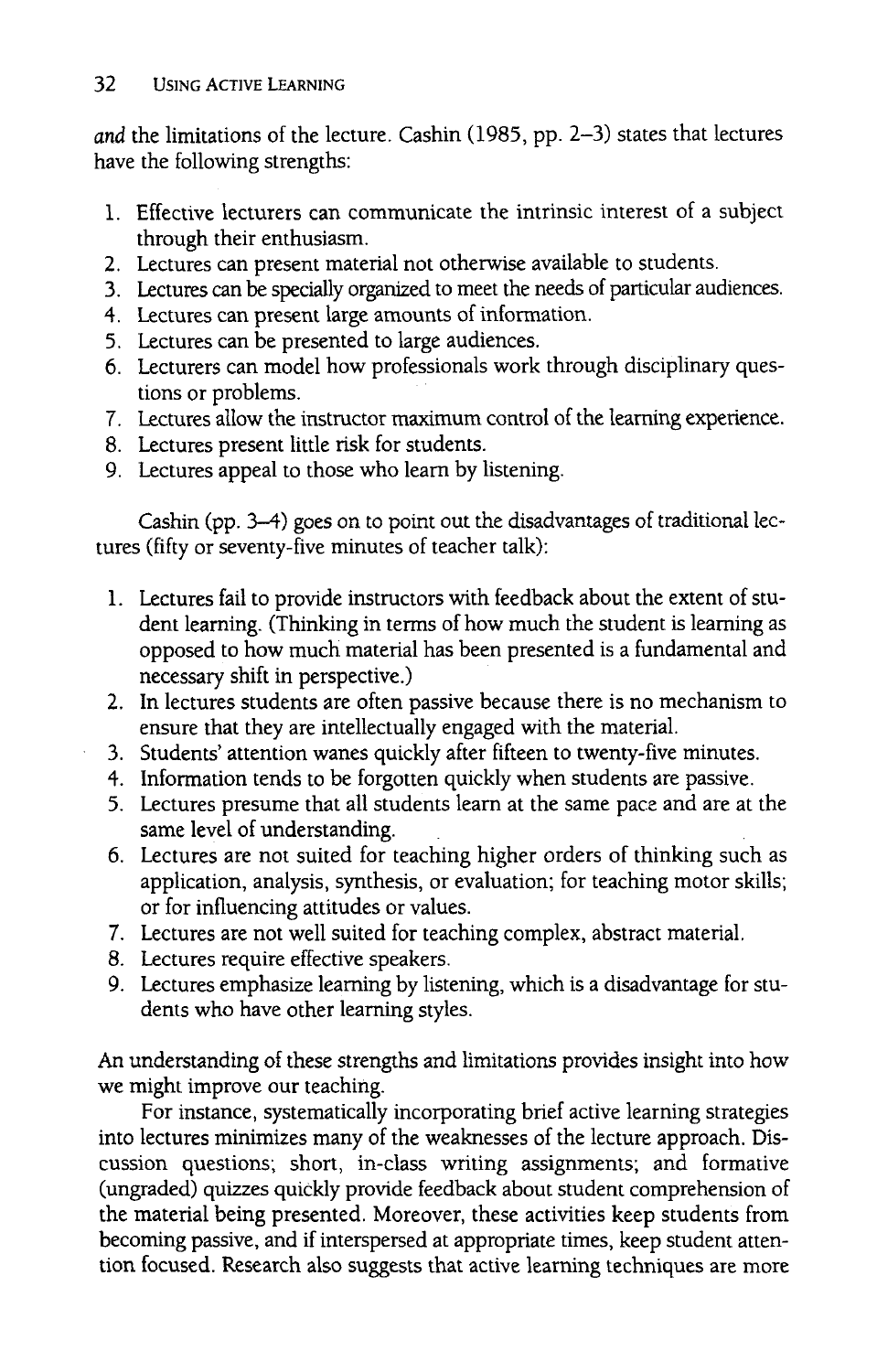effective for teaching higher-order thinking skills and are useful when trying to change student attitudes or to motivate students (McKeachie, Pintrich, Yi-Guang, and Smith, 1986). Finally, the use of differing active learning techniques reaches a broad range of student learning styles. The use of these activities, then, can significantly enhance our lectures.

For purposes of discussion, an enhanced lecture is defined as a series of short, mini-lectures punctuated by specific active learning events designed to meet class objectives. Using this model, the enhanced lecture could fall anywhere on the active learning continuum, depending on the complexity and frequency of the strategies used. A simple enhanced lecture could involve two to three pauses during the lecture to allow students to compare notes or ask questions, Those instructors who are familiar and comfortable with more complex strategies might choose to incorporate into the class period lengthy group activities focused on skill development, punctuated with brief mini-lectures that summarize a previous activity or create a transition for the next activity Again, the extent to which these active learning strategies are incorporated into the lecture depends on the course objectives and the instructor's teaching style. As in many situations, more is not necessarily better.

The enhanced lecture will have a beneficial impact upon students. A number of research studies have shown that active learning is preferable to traditional lecture if the instructor's goal is to develop higher-order thinking or change student attitudes (Bonwell and Eison, 1991). The power of interaction in a classroom is nicely illustrated by the following story. A physics professor, a traditional lecturer, at Truman State University (formerly Northeast Missouri State University) had serious doubts about the efficacy of active learning and believed that he could challenge its proponents' claims through a rigorous, quantitative study. Accordingly, in his introductory physics course he taught two sections, to provide both an experimental and control group. In the control group, the professor lectured for several minutes, then asked students to work individually on problem worksheets for twenty minutes. The final portion of the class involved the professor solving the problems in front of the classroom, encouraging students to contribute their answers where appropriate. Conversely, in the experimental class, after a brief lecture to introduce concepts, the students worked in small groups on the problem worksheets for twenty minutes while the instructor moved between groups answering questions that arose. For the next five to ten minutes, student groups shared their answers with the class. Finally, if there was still confusion about the problems, the instructor would provide his solution. All other parameters of the class were the same (homework, quizzes, exams, and labs).

At the end of the course, the instructor analyzed pretest and posttest scores, student performance on a standardized physics examination, and results of an attitudinal survey given at the beginning, middle, and end of the semester. He concluded that there was no statistical difference in the performance of the two groups with regard to their understanding of Newtonian mechanics. He did find, however, a significant difference (both statistically and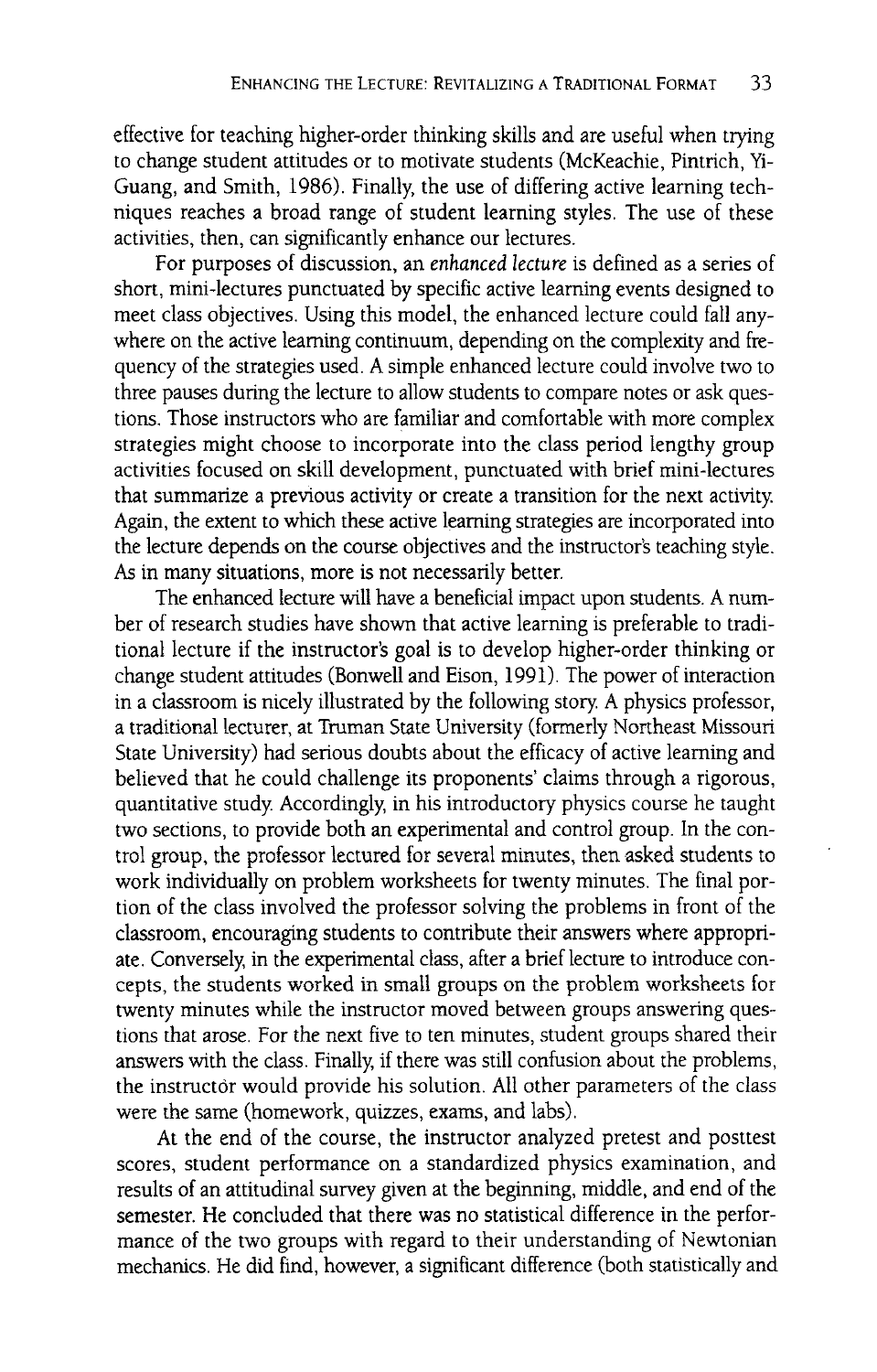educationally) in how the students reacted to the course. The motivation level of the control group remained the same throughout the semester while the motivation level of the experimental group rose approximately 50 percent during the course of the semester. These students "showed a great deal of enthusiasm" in the course and reported "having fun" (Samiullah, in press). Because student performance stayed the same, the change in student attitude persuaded the instructor to act on the evidence of his own experiment. He has changed his teaching style in the introductory course to include active learning (Samiullah, in press).

## **Planning and Structuring the Enhanced Lecture**

Before examining active learning strategies that are appropriate for the enhanced lecture, at least three assumptions must be articulated: (1) we have done the preliminary groundwork for assessing the course as to the appropriate levels of knowledge, skills, and attitudes that we wish our students to demonstrate (see Chapter One); (2) we are knowledgeable and skillful lecturers who understand the various forms that a lecture can take to promote effective communication; and *(3)* our mini-lectures will never be more than fifteen to twenty minutes long. (This assumption is based on research that suggests that students cannot effectively assimilate material beyond that time frame.) Given these assumptions, the following questions are appropriate:

*How* does this activity meet my course objectives? In order to select specific active learning techniques that further our course objectives, let's focus on the three questions raised in Chapter One: (1) What do I want my students to know? (2) What do I want my students to do? and (3) What do I want my students to feel? Used in conjunction with Bloom's taxonomy of educational objectives (Bloom, 1956) or with an understanding of the macro and micro skills inherent in our disciplinary processes, these three questions provide a useful blueprint for developing specific active learning activities in class.

What do I want my students to *know?* Bloom's first two levels of thinkingknowledge and comprehension-are the principle focus of many professors in the classroom. Within this model, knowledge means the information (facts, rules, or principles) that students must recall in order to practice higher-order thinking skills. By asking students the familiar questions who, what, when, where, and how, we can quickly ascertain whether or not they have learned the information as we intended. Perhaps more important, we want to know whether students truly understand, or comprehend, the material being presented. Can they organize and select facts and ideas presented in a meaningful way? Can they describe the concept in their own words? This assessment is particularly important with novice students, who often can regurgitate facts and figures or who have memorized formulas without really understanding their meaning. (If you have not had this experience, ask a beginning student what the words democracy or velocity mean.) One of the central roles that active learning can play in the enhanced lecture, therefore, is to provide a mechanism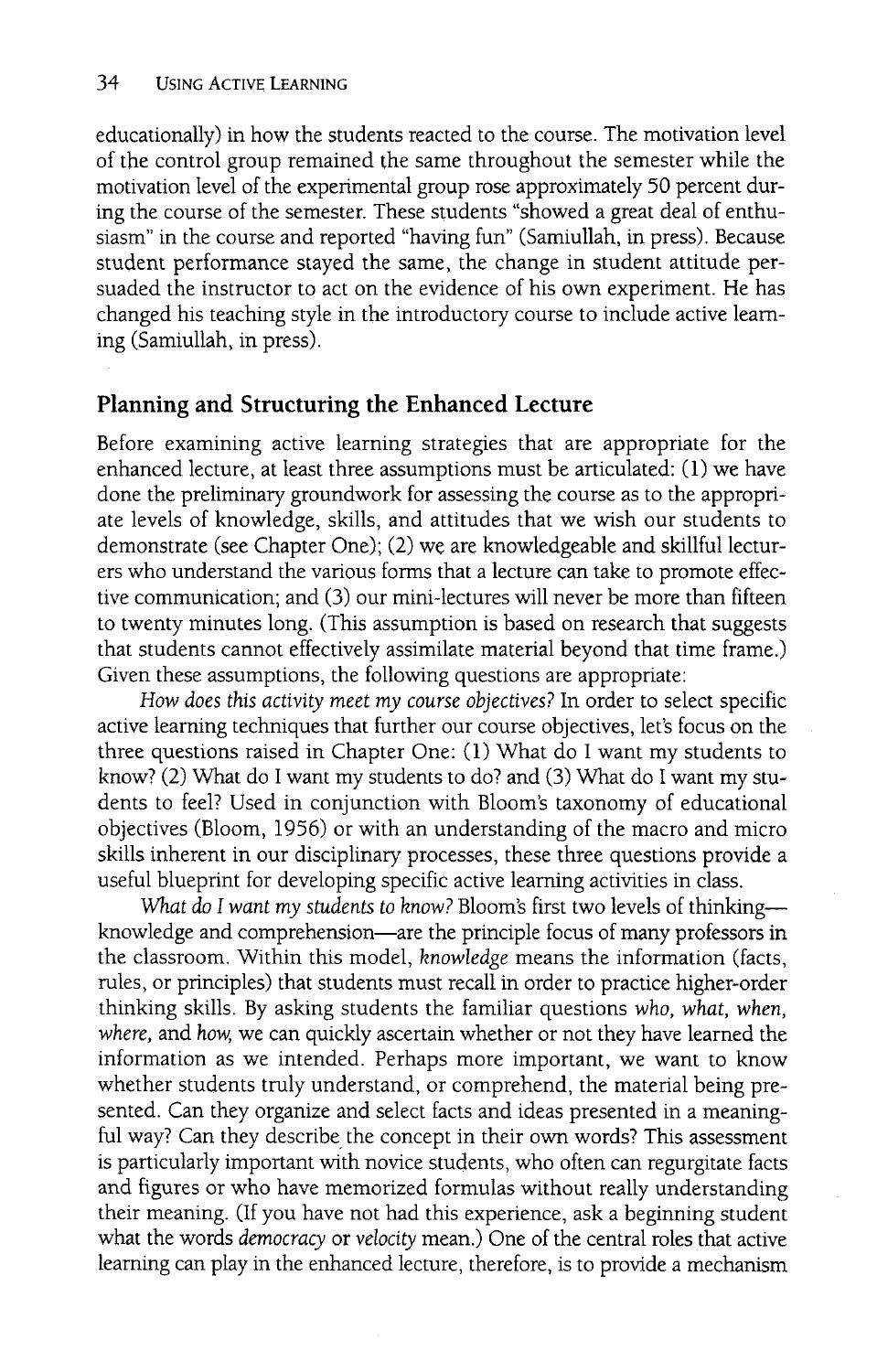to see how students understand the lecture. Specific activities that might be included in the lecture are the pause procedure, short writes, Think-Pair-Share, formative quizzes, lecture summaries and Classroom Assessment Techniques.

**The Pause Procedure.** Two factors underlie the pause procedure's effectiveness. First, stopping the lecture every thirteen to eighteen minutes allows the students to do something else, thus dealing with the physiological and psychological responses that keep them from listening effectively for longer periods of time. Presumably, short breaks allow people to return to peak listening efficiency Second, having students compare notes makes good **sense.** Two people working together are likely to take better notes than one person working alone, and experience indeed supports this assumption. Students inevitably discover that they learn something from someone else's notes. To break the predictability of the pause procedure, it is advisable to mix this technique with others, such as short writes, opportunities for questions, and so forth.

**Short Writes.** Punctuating a lecture with short writing assignments is a powerful way to assess the degree to which students understand presented material. For instance, the "one-minute paper," advocated by Angelo and Cross (1993), can be as simple as asking, "What was the most important thing you learned during this class?" or "What questions remained unanswered?" Within the framework of an enhanced lecture we could present three questions or instructions at evenly spaced intervals, such as the following: "What was the main idea presented in this portion of the lecture?" "What are some of the major concepts associated with today's topic?" and "Describe the concept of in your own words." The resulting short writes could be submitted to the instructor or they could form **the** basis for class discussions. (On a practical note, one-minute papers usually take three to five minutes to implement.)

**Think-Pair-Share.** Think-Pair-Share is a widely used technique that serves many purposes. In its simplest form, two students discuss together for two to three minutes what would be an appropriate answer to a question that has been asked. They then share their results in a large class discussion. If time permits, it is more effective to have students write down their individual answers to the question prior to talking in pairs. Writing forces each student to attempt an initial response to the question, which they can then clarify and expand as they collaborate. Writing then talking about their answers can take five to ten minutes depending on the question's complexity An extension of this format is to have two pairs join each other and compare answers.

Think-Pair-Share is particularly effective because it can work in classes of any size to get students involved. It is also an effective way to deal with a student's reluctance to answer questions from the instructor, particularly at the beginning of the semester, before rapport and trust have been established. Students are much more willing to share joint answers than to be held individually accountable for their responses. This is particularly true in large classes where many students are intimidated, fearing to "look stupid" in front of their peers.

**Formative Quizzes.** Formative-that is, ungraded-quizzes are used to easily and efficiently determine how students comprehend material. Using the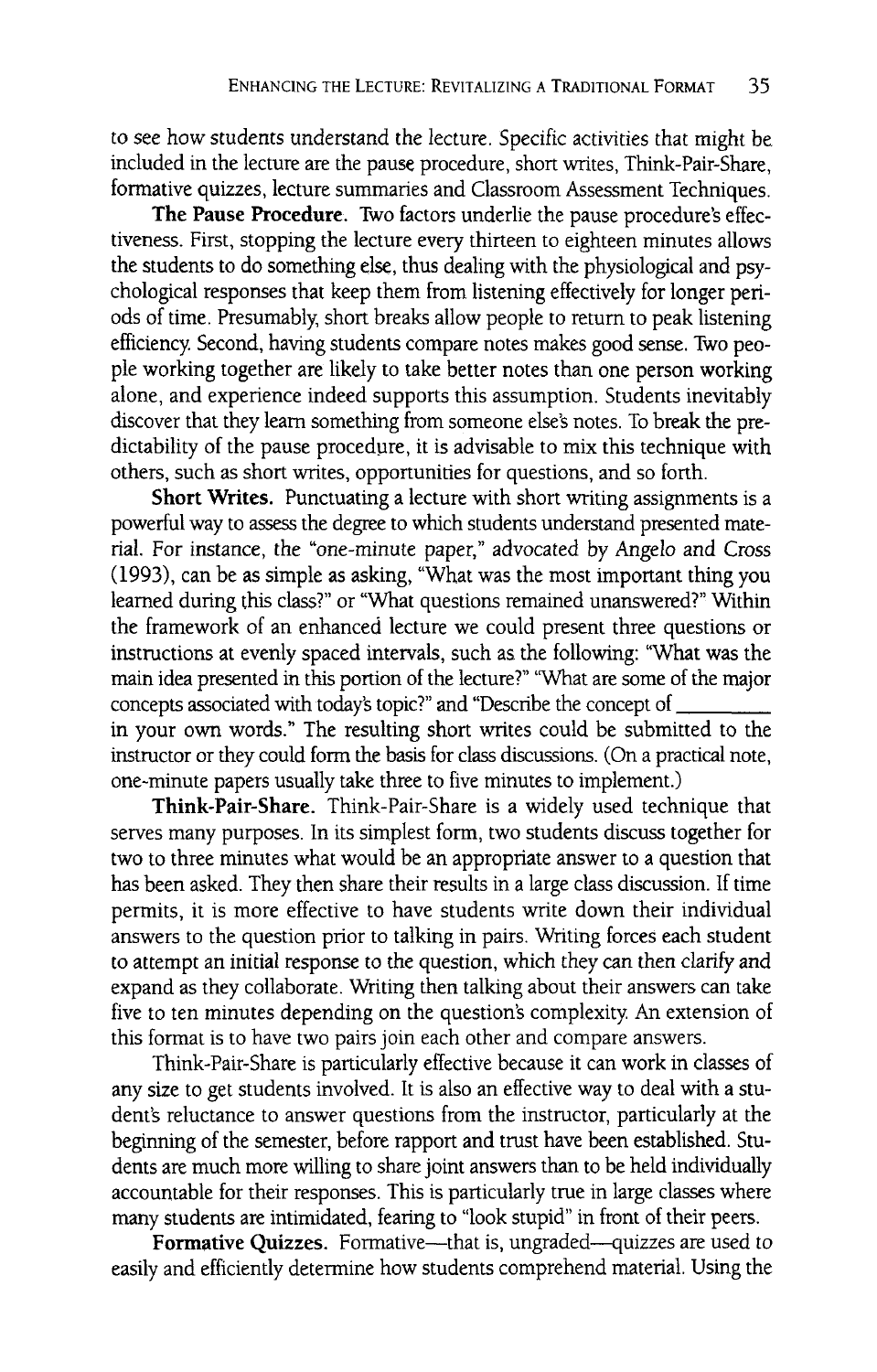same types of questions that would normally be used on major examinations, the instructor places questions on the board or an overhead projector, giving students an appropriate time to respond. (Complex essays could be broken into component parts.) If the question entails multiple choice, students can raise their hands in agreement as each prompt is featured. With this approach, instructors quickly determine how most students understand what has been presented. Misunderstood material warrants a clarifymg discussion. In addition to determining comprehension, formative quizzes educate students about the kinds of questions they will be expected to answer on the major exams. This preview can lessen student anxiety by making the instructor's expectations clear. Conversely, it can show students problem areas that warrant further study.

**Lecture Summaries.** Students can better synthesize course material if they are provided with specific opportunities to summarize lectures during class. *As* previously suggested, this opportunity for synthesis can be done informally by short writes or by having small groups of students share notes. **A**  more formal approach is the guided lecture (Kelly and Holmes, 1979), which consists of the following steps: After presenting the objectives of the lecture, the instructor asks students to put their pencils down and listen carefully to a lecture that is approximately one-half of the class period. The students' goal is to determine the major concepts presented and to remember as much supporting data as possible. For five minutes at the end of the lecture students are asked to write down all of the presentation they can recall. Working in small groups, students then construct a complete set of lecture notes, using the instructor as a resource when necessary. Kelly and Holmes are convinced that the approach improves students' listening skills and creates a set of notes superior to those taken by most individuals.

**Classroom Assessment Techniques.** Three classroom assessment techniques outlined by Angelo and Cross (1993, pp. 126-147) can assess students' recall of information presented in the classroom. Focused listing, which could be used at any time during the course of a lecture, is designed to see whether students recall the most important points associated with a particular topic (for example, create a list of the advantages of both the North and the South going into the Civil War). **A** second approach provides students with an empty or partially filled outline of the lecture and asks them to fill in the blanks in a limited amount of time. **A** third technique consists of a two-dimensional table with rows and columns that are used to organize information and illustrate relationships (for example, list one major political, economic, and social consequence of World War I1 for each of the countries shown in Exhibit 3.1).

These techniques can be individual or group assignments depending on the instructor's goals and preferences.

*What do* I *want students to do* (skills)? Traditionally, in the classroom faculty have placed most of their emphasis on recounting disciplinary content. Skill development has been relegated to laboratory or homework assignments. Experience tells us, however, that students often need explicit coaching in the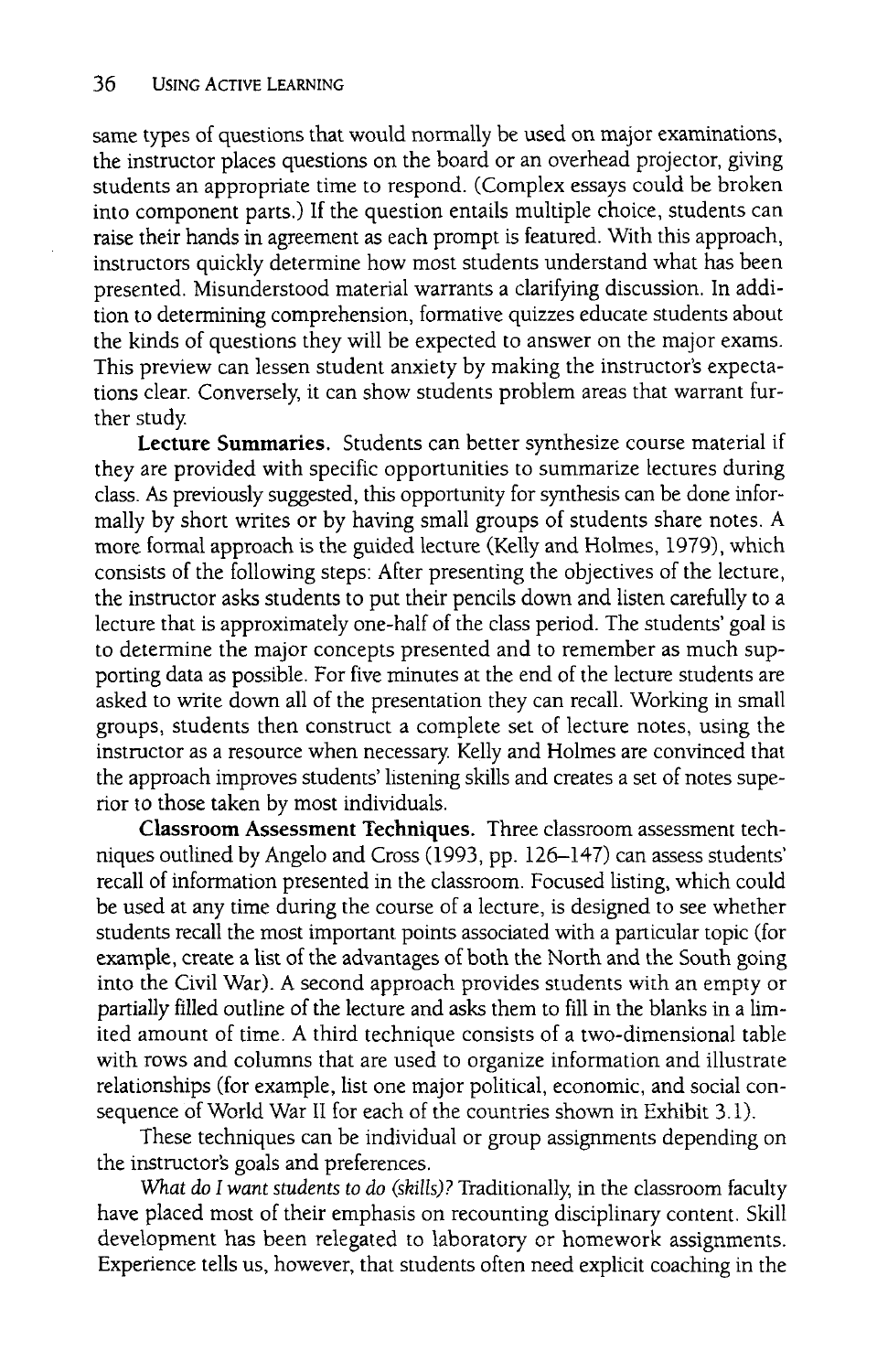|               | Political | Economic | Social |
|---------------|-----------|----------|--------|
| Great Britain |           |          |        |
| Russia        |           |          |        |
| Germany       |           |          |        |
| Japan         |           |          |        |

**Exhibit 3.1. Consequences of World War I1** 

classroom before they can effectively develop those skills outside the classroom. (As an example, can you think back to a class when as a student you were certain you could do the math or science problem illustrated, until you went home and actually tried to do it—and found you didn't have a clue? Most of us can.) **Explicitly** is the key word here. Although many of us believe that students learn specific skills as we model them in front of a classroom, most students cannot learn the skill unless they actually go through the process.

### **Using Bloom's Taxonomy to Develop Activities at an Appropriate Level**

When I ask faculty to list those skills that they are teaching in the classroom, "thinking" tops the list. When I push the issue further and ask what strategies they use to teach thinking in the classroom, there is less agreement. Traditionally, we have relied on problem sets or written assignments outside the classroom; inside the classroom we often focus on clarifying the lecture material. Although most of us want to help our students enhance their ability to think, we are uncertain how to approach this task explicitly. Specific active learning techniques structured around questions using Bloom's taxonomy (Bloom, 1956) is one way to meet this challenge.

One of the keys to constructing exercises designed to promote thinking is to ensure that the questions asked are at an appropriate level. *As* shown in Exhibit **3.2,** the Maryland State Department of Education (McTighe, 1985) developed an extremely useful guide to help instructors frame questions that can be used to generate discussions or as prompts for active learning exercises.

Bloom's original work is another rich source for examples of questions at varying levels that cut across disciplines.

Many general activities that are suitable for an enhanced lecture in any discipline-such as individual short writes, small or large group activities, journals, formative quizzes, and so on-could be organized around the questions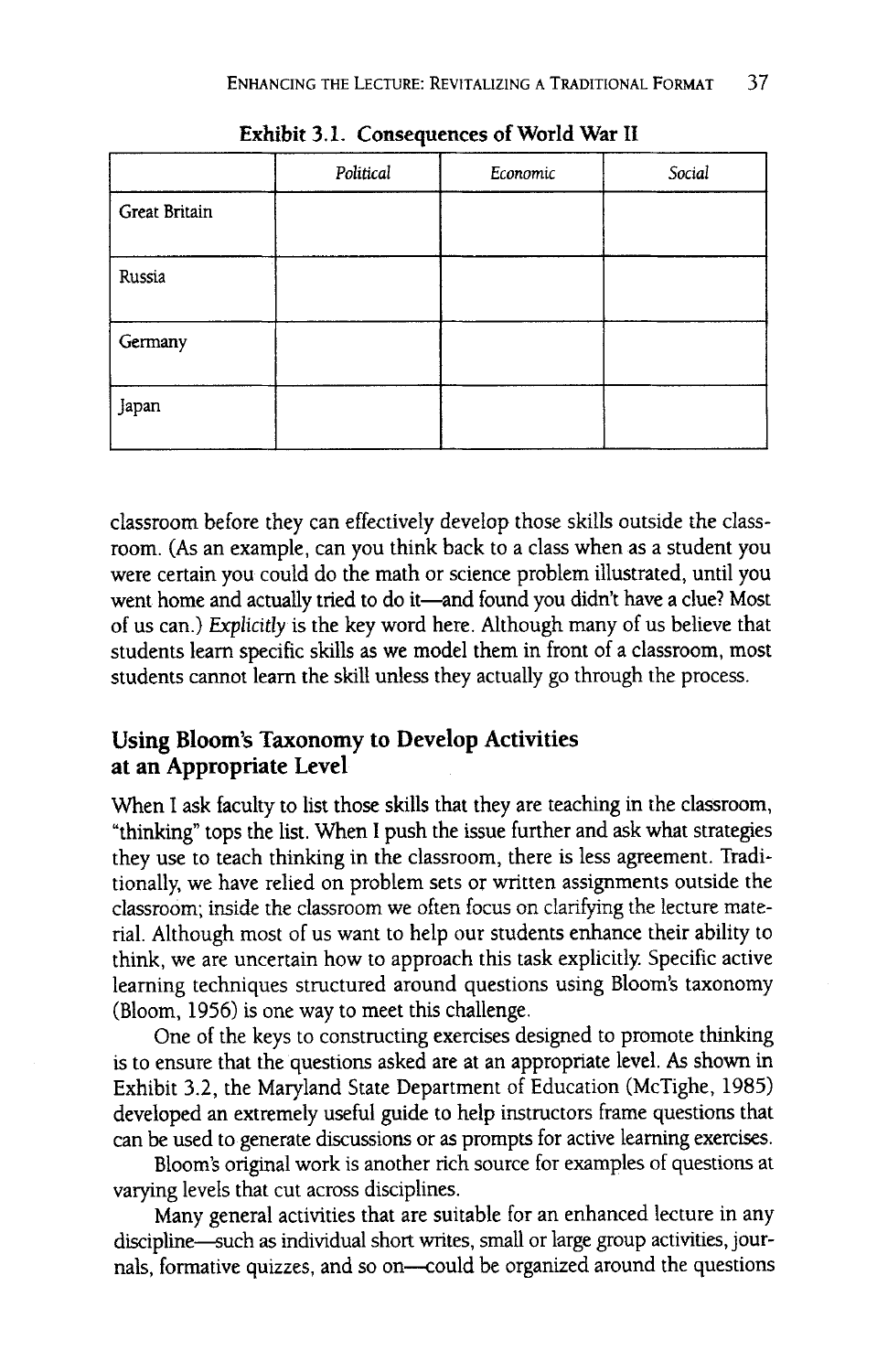presented in Exhibit 3.2. More-specific activities are found in Angelo and Cross (1 *993),* which classifies all of its Classroom Assessment Techniques according to Bloom's taxonomy. For instance, the Pro and Con Grid (p. 168), which lists advantages and disadvantages of any concept, helps students develop analytical and evaluative skills. The Defining Features Matrix (p. 164), which asks students to compare and contrast features of related items or concepts, is a structured analytical activity applicable in any discipline. All of these approaches can help students explicitly to enhance their thinking.

What disciplinary skills do I want *them* to know? Another way to approach the development of skills in a classroom is while planning the course to ask the question, What skills from my discipline do I want students in this course to acquire? **A** global response to this question might be, "I want my students to understand the scientific method [or issue analysis or decision making, and so on] ." This response leads, however, to even more difficult questions: What are the component parts of this skill and how do I teach them explicitly? What skills are appropriate for this class, given the level of the course? Recognizing that the development of a skill is a repetitive process, we must ask, How many times and in what different contexts must students have the opportunity to practice this skill? How will I assess whether or not students have acquired the skill at an acceptable level of proficiency? In the limited time available in any given class period, what content am **I** willing to give up to develop this skill? These questions, at the heart of ability-based education, usually overwhelm newcomers to the concept of explicitly teaching skills. Many instructors simply do not know where to begin.

The answer to this dilemma is to start small, working with a few carefully structured exercises that illustrate a skill that you consider crucial for students who are studymg your discipline to possess. For instance, as a historian I decided that issue analysis was central to my discipline. I wanted my students to read an article or historical passage and be able to answer the following basic questions:

What is the issue in this piece? What is the author's conclusion with regard to the issue? What are the main arguments provided by the author? What evidence is presented? Is the evidence credible? Are there ambiguous statements in the text? Do you agree with the author's conclusion? Why or why not?

It should be pointed out that I had never been taught this concept or process explicitly when I was a student at any level. (For an extended discussion of issue analysis, see Browne and Keeley, 1994.)

My first attempt at introducing these skills was a disaster. In an introductory class for first-year students, after lecturing briefly over some now-forgotten concept, I told the students we were going to answer some questions about the associated reading that had been assigned the previous class period. I then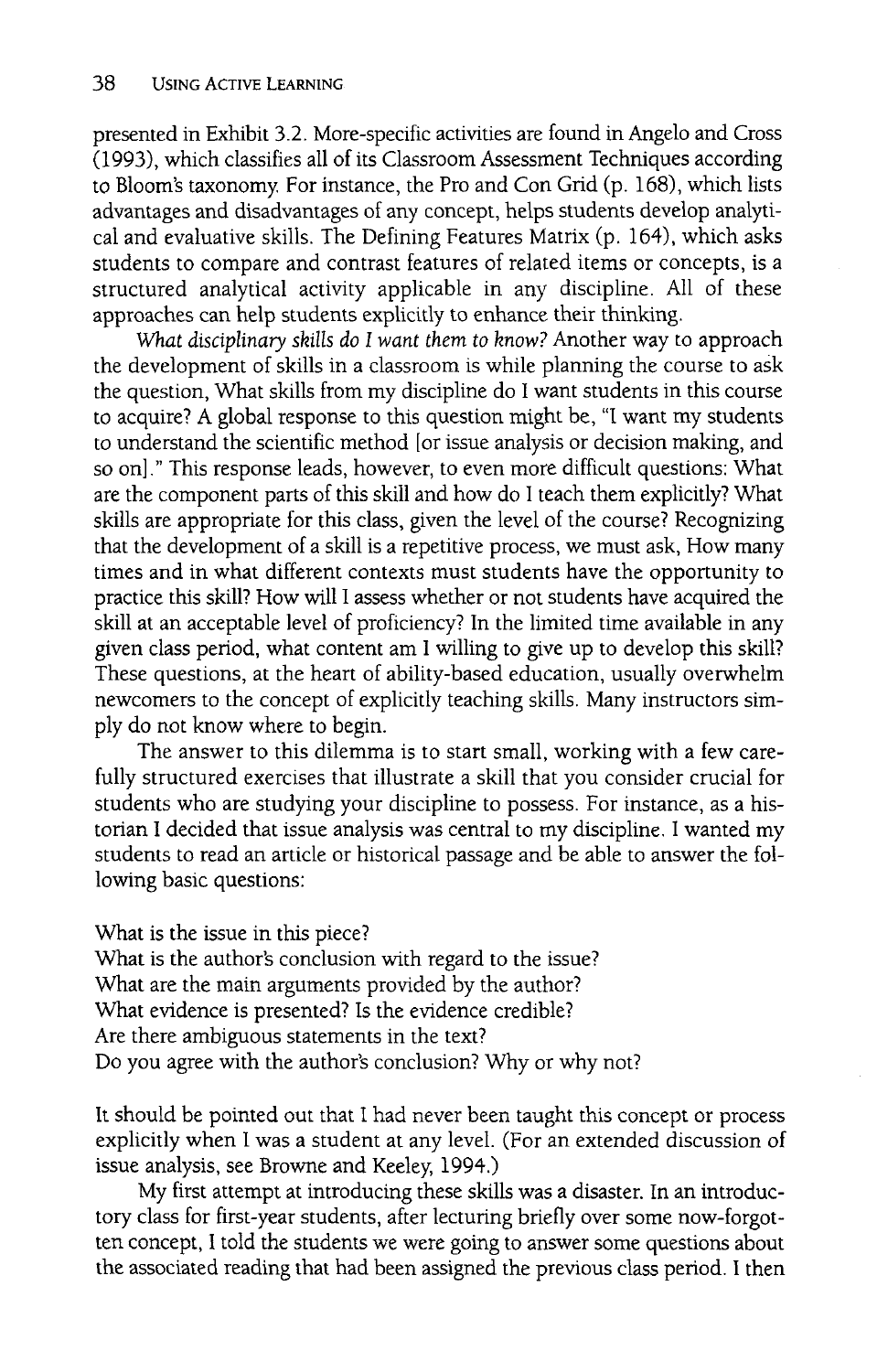# **Exhibit 3.2. Guide for Framing Questions**

| Knowledge: Identification and recall of information                                                                                                                                                                                                                                                                                |  |
|------------------------------------------------------------------------------------------------------------------------------------------------------------------------------------------------------------------------------------------------------------------------------------------------------------------------------------|--|
|                                                                                                                                                                                                                                                                                                                                    |  |
|                                                                                                                                                                                                                                                                                                                                    |  |
| Comprehension: Organization and selection of facts and ideas                                                                                                                                                                                                                                                                       |  |
|                                                                                                                                                                                                                                                                                                                                    |  |
|                                                                                                                                                                                                                                                                                                                                    |  |
| Application: Use of facts, rules, and principles                                                                                                                                                                                                                                                                                   |  |
|                                                                                                                                                                                                                                                                                                                                    |  |
|                                                                                                                                                                                                                                                                                                                                    |  |
|                                                                                                                                                                                                                                                                                                                                    |  |
| Analysis: Separation of a whole into component parts                                                                                                                                                                                                                                                                               |  |
|                                                                                                                                                                                                                                                                                                                                    |  |
|                                                                                                                                                                                                                                                                                                                                    |  |
|                                                                                                                                                                                                                                                                                                                                    |  |
|                                                                                                                                                                                                                                                                                                                                    |  |
|                                                                                                                                                                                                                                                                                                                                    |  |
| Synthesis: Combination of ideas to form a new whole                                                                                                                                                                                                                                                                                |  |
|                                                                                                                                                                                                                                                                                                                                    |  |
|                                                                                                                                                                                                                                                                                                                                    |  |
|                                                                                                                                                                                                                                                                                                                                    |  |
|                                                                                                                                                                                                                                                                                                                                    |  |
|                                                                                                                                                                                                                                                                                                                                    |  |
| Evaluation: Development of opinions, judgments, or decisions                                                                                                                                                                                                                                                                       |  |
|                                                                                                                                                                                                                                                                                                                                    |  |
|                                                                                                                                                                                                                                                                                                                                    |  |
|                                                                                                                                                                                                                                                                                                                                    |  |
|                                                                                                                                                                                                                                                                                                                                    |  |
|                                                                                                                                                                                                                                                                                                                                    |  |
|                                                                                                                                                                                                                                                                                                                                    |  |
| $\mathbf{A}$ $\mathbf{A}$ $\mathbf{A}$ $\mathbf{A}$ $\mathbf{A}$ $\mathbf{A}$ $\mathbf{A}$ $\mathbf{A}$ $\mathbf{A}$ $\mathbf{A}$ $\mathbf{A}$ $\mathbf{A}$ $\mathbf{A}$ $\mathbf{A}$ $\mathbf{A}$ $\mathbf{A}$ $\mathbf{A}$ $\mathbf{A}$ $\mathbf{A}$ $\mathbf{A}$ $\mathbf{A}$ $\mathbf{A}$ $\mathbf{A}$ $\mathbf{A}$ $\mathbf{$ |  |

**Source: Adapted** from McTighe. **1985.**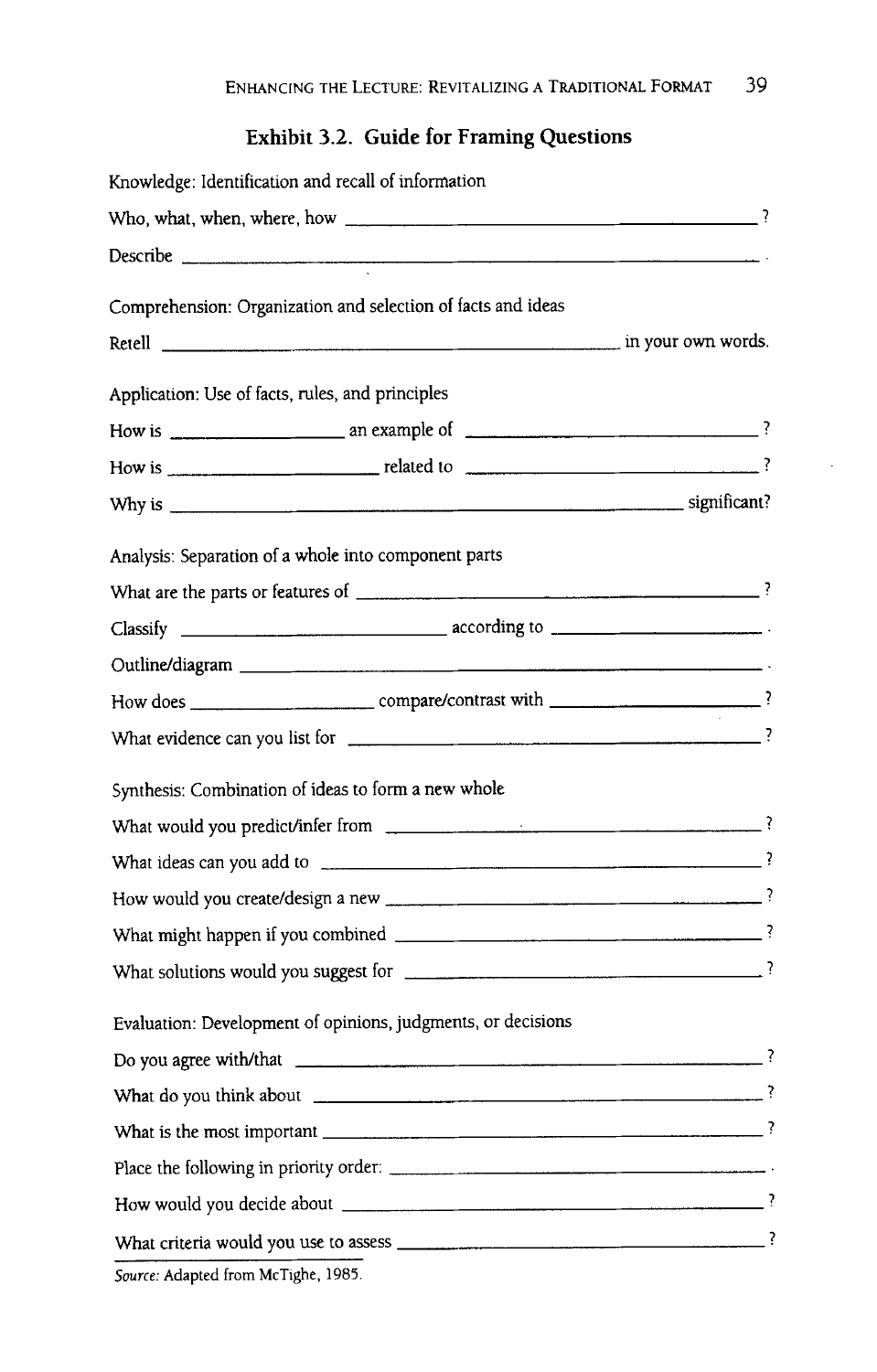gave the students oral instructions about the eight questions I wanted them to answer, and asked them to work individually on the task for ten minutes. A large class discussion, I confidently declared, would follow.

Those experienced with active learning can only smile at the naivete of both my process and my expectations; no doubt they could predict the confusion and frustration that erupted in the classroom, forcing me to abandon the exercise. In the years since, 1 have learned to ponder the following questions before introducing any new strategy in class. These questions apply to the introduction of any skill, not just issue analysis.

Are my expectations realistic with regard to class level? In this instance, I overwhelmed students with analytical tasks that were beyond their experience, and for some, beyond their cognitive abilities. After working on this skill at least once a week, however, by the end of the semester most students could confidently identify the issue, the author's conclusion, and most of the major arguments being presented. Some could consistently provide a more sophisticated and complete analysis involving evidence, ambiguity, and so on.

How can I ensure that students are prepared for the exercise/discussion? Ensuring student preparedness is a concern that faculty express again and again. The key is to create assignments that encourage student responsibility. These could include answering associated study questions, developing summaries, or solving problems that are turned in at the beginning of class. Although more draconian and time-consuming, announced quizzes lead to more careful preparation. (In my experience, pop quizzes rarely work because overly optimistic students readily assume that you will not give a quiz that day.) Finally, particularly if the material is complex, you could reproduce a key or representative section of the assignment on which to base student analysis and discussion.

How will I introduce the shill? Students must see how the skill should be performed. Usually this is a two-step process: first, the instructor models the skill so that students can see how an expert uses it; second, students attempt the skill in class, getting as much feedback as possible during their initial attempts. This method is strengthened if you can state criteria for what constitutes a good answer or if you are able to provide examples of other students (both good and bad, preferably from students not in the class).

How will I structure the exerciselproblem? The issue analysis exercise described earlier was ineffectively structured. First, the instructions should have been written out and handed to students to facilitate understanding. Moreover, since it was the first time that students had encountered this skill, asking them to work in pairs would have been more productive than asking them to work individually. Together they would have generated better responses to the questions, and the resulting class discussion would have been more lively since they would have had collective responsibility for the answers given.

Are my expectations realistic with regard to time? As a rule of thumb, expect to use more time than you planned for the first run of an exercise: things won't go as expected, and you will have planned too much. In the issue analysis exercise, I presented students with far too many questions to respond to in the time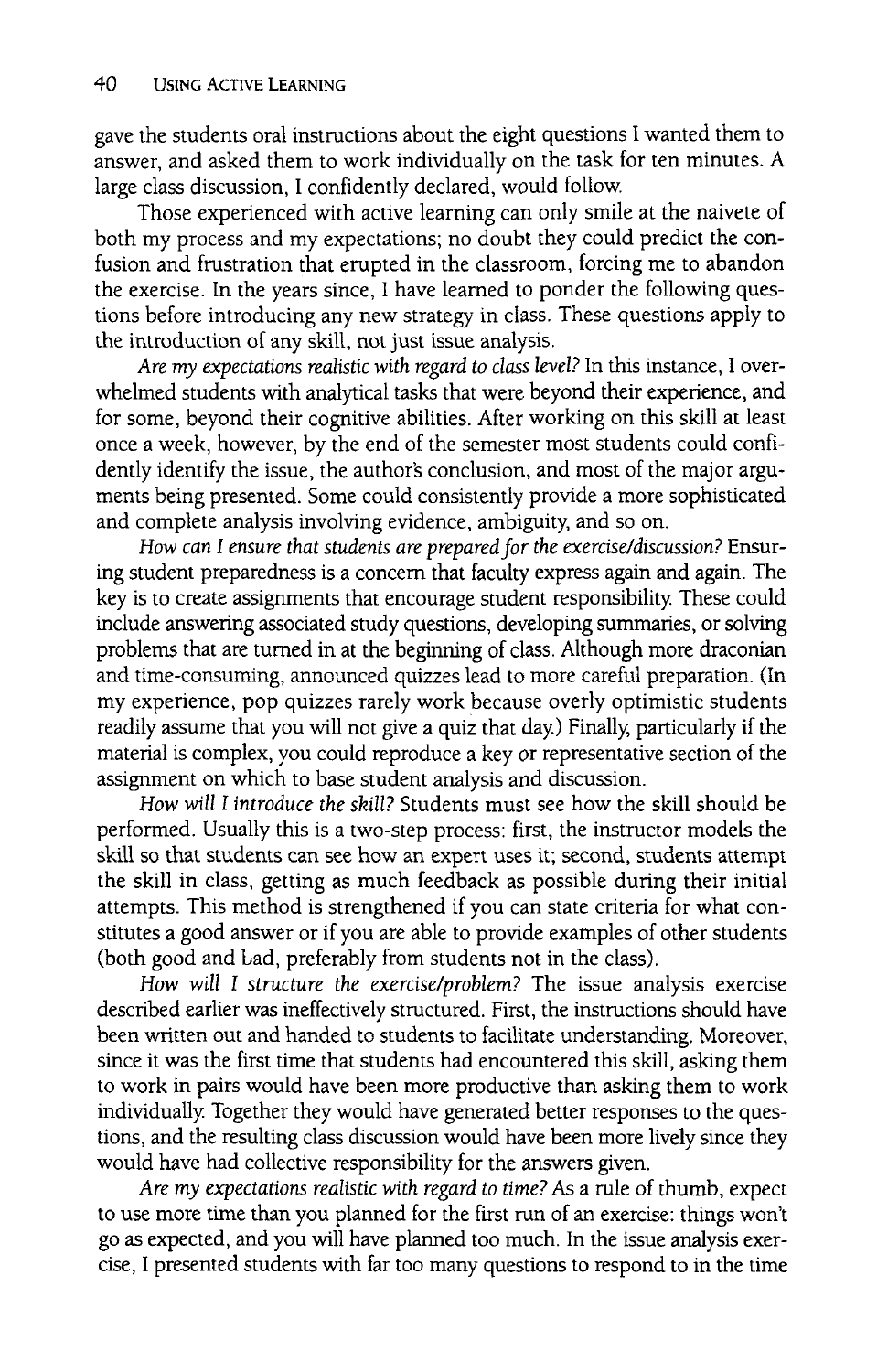allotted. Because it was the first time the class had been asked to engage in issue analysis, a more realistic expectation would have been to ask students to focus on one or two of the analytical questions (for instance, What is the issue and what is the author's conclusion?), perhaps spending three to five minutes writing an answer to the question, then turning to a partner for an additional five minutes to clarify their responses. Finally, the class as a whole, with the instructor facilitating the discussion, could have spent five to ten minutes on the topic. As the semester progressed, less time would be needed to review specific skills as students developed proficiency

How will I assess that students have achieved proficiency in the skill? The key to assessing skills is to do it frequently (relying more on formative than on summative assessment), to provide criteria that are as complete as possible, and to have congruence between the skills you teach and the way you structure major tests. When instructors exhort students to "think" but issue multiple choice tests focused primarily on factual knowledge, students quickly perceive the disparity and spend their study time accordingly

What do I want students to feel (attitudes)? Although faculty often do not consider student attitudes as central to planning their course, in most disciplines they are important. Many health professionals, for instance, perceive as crucial the ability to be empathetic towards clients. Their courses may place heavy emphasis on such techniques as role play, which is designed to foster greater understanding of cultural differences in their patients. Even if we do not see an immediate professional need, most of us would like students to appreciate our disciplines, to understand that they can be exciting, enjoyable, perhaps even fun. Too often in our drive to cover "the material," however, we forget to allow students opportunities to experience the joy of using our disciplinary techniques to gain an understanding of themselves and their environment. Two examples of instructors who address student attitudes will suffice. A cultural historian at a small liberal arts college integrates the lyrics of popular songs of a particular period with slides of events representative of the same period to evoke a visceral understanding of history. Similarly, a distinguished professor of chemistry at a major research institution enters the classroom wearing an outdated polyester coat. Casually he demonstrates the near indestructibility of the material (such as briskly rubbing the coat with a wire brush) while discussing the chemical composition of polymers. It is no accident that these two individuals have reputations at their institutions as outstanding teachers. Without sacrificing intellectual rigor, they work at making their subject matter come alive for students.

#### **Creating the Enhanced Lecture**

Before we can structure our enhanced lecture, we need to make a series of contextual and logistical decisions.

What are the physical limitations of the room? Fixed chairs or long rows of tables are just two of the many constraints that unknowing architects have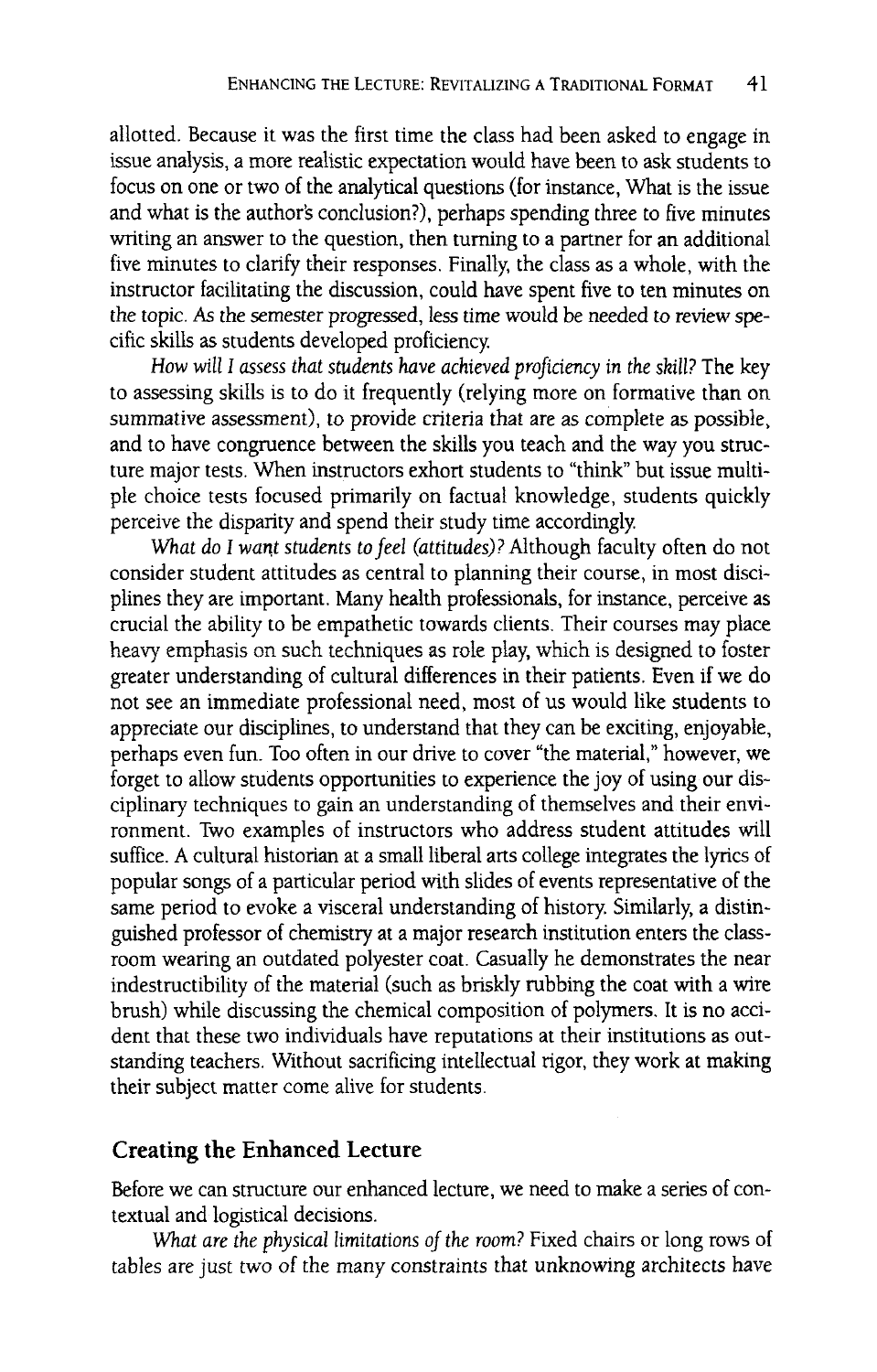placed on the use of active learning in many classrooms. The more that movement is restricted, the less ambitious can be our efforts. No matter what constraints exist, however, we can always use individual activities and work students in pairs.

How large is the class? Class size also determines what activities we can use in the classroom. In a large class not only do physical constraints hamper active learning, but the sheer numbers of students will limit our efforts as well. For instance, just getting students to break into appropriate groups can be daunting in a large class, although at least one professor overcame this problem by color-coding lecture hall seats. Also, we cannot hear from everyone even if we are working in groups; reports from representative groups can speed up the process. Finally, just the mechanics of handing out prompts for discussion (surveys, problems, and so on) or retrieving responses is a challenge in a large class. We must find ways to overcome these obstacles by using well-defined groups, streamlining reporting procedures, developing prompts on overheads, and so on.

How will **my** teaching style injuence my choice of strategies? Each of us needs to reflect on those personal characteristics that affect our classroom teaching style so that we choose appropriate strategies. Some instructors, concerned about "losing control" of a discussion's direction or fearing that they cannot answer tangential questions, need structured, focused activities. Others, uncomfortable with the noise accompanying highly animated discussions, may need to rely on more-sedate activities such as formative quizzes or writing exercises. Still others find that the systematic planning that goes into a formal cooperative learning course does not fit their needs for flexibility and spontaneity. To be effective, therefore, we must select strategies congruent with who we are.

Where are we in the semester? (How familiar are my students with the material and the tactics?) Finally, we must consider the temporal issue of where in the semester we are. Early in the semester large group discussions are less effective than pairs because students hesitate to voice opinions in front of strangers. Similarly, if students are still learning basic concepts and associated vocabulary, they may resist engaging in a meaningful role play or analyzing a case study with any degree of sophistication. Our decisions on strategies, therefore, are always contextual.

For purposes of discussion, let's assume that we are teaching an introductory American history class to 150 first-year students. In the fifth week of the semester, our active learning based script for a presentation on the causes of the American revolution might be as follows (numbers represent allotted minutes):

- [7] Formative quiz and discussion about key study terms to determine student understanding of the basic material [overhead transparency in large type].
- [15] Mini-lecture on the political causes of the Revolution, with an emphasis on Locke's compact theory of government.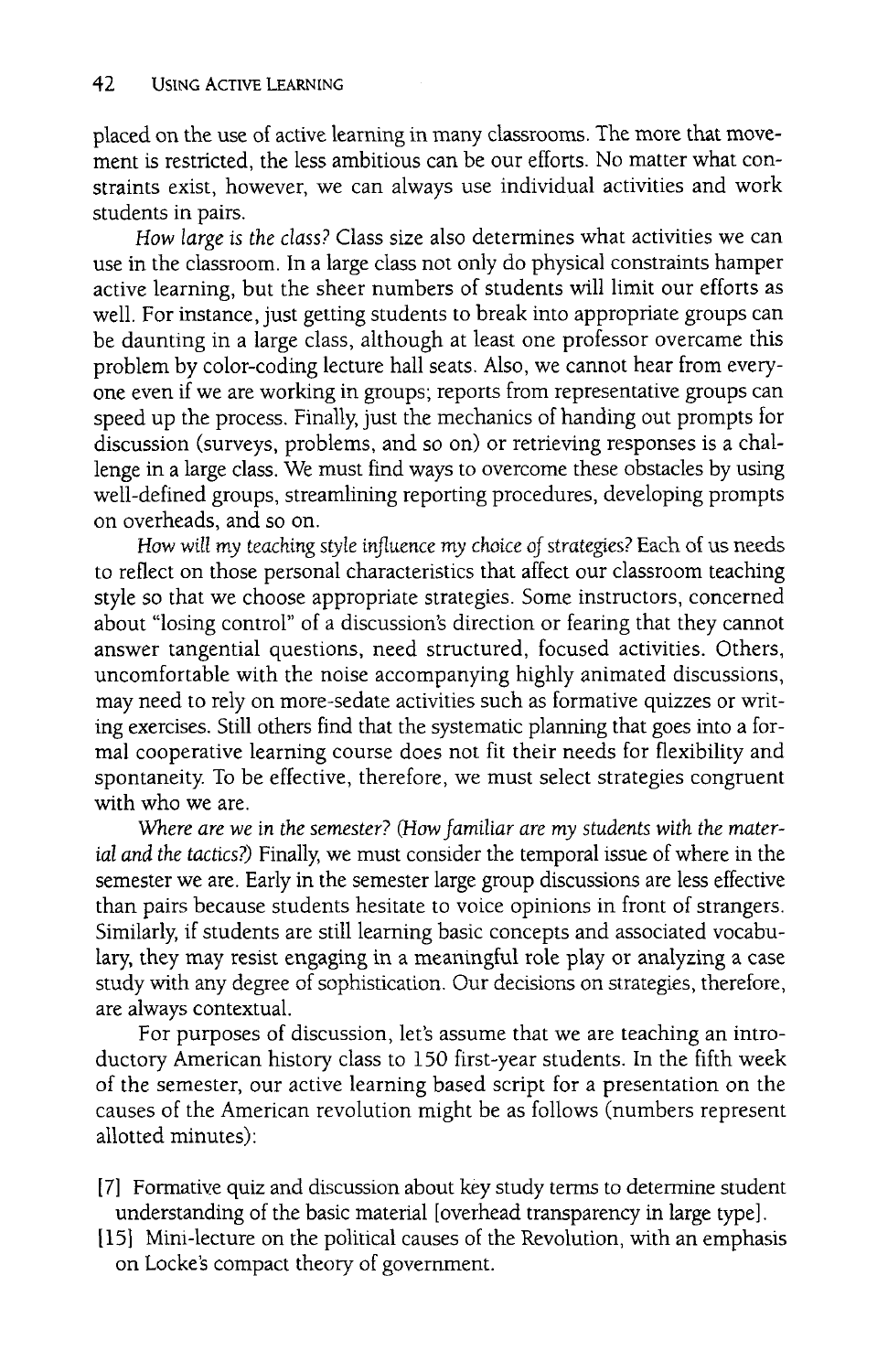- [10] Small-group discussion (two to three students each) analyzing the introduction to the Declaration of Independence, finding specific examples of the compact theory [overhead transparency prompt].
- [8] Large-group discussion for explication and clarification.
- [71 Mini-lecture on the influence of the compact theory on contemporary political thought.
- **[3]** One-minute write: What questions do you still have about the compact theory? Leave your responses in the box at the back of the room.

The most difficult part of implementing a new script is getting the timing right. Experience dictates that one-minute writes take two to five minutes, Think-Pair-Share needs ten minutes or more for complex tasks, and large group discussions provide the greatest time flexibility because instructors control the interaction. In addition, most of us plan too much in any given time frame. So, if the timing is thrown off because students do not understand a concept or because a topic generates significant discussion that you want to continue, substitute a less complex strategy somewhere further along. For instance, in the active learning based script presented earlier, if the initial discussion went longer than intended (fifteen rather than seven minutes), the analysis of the Declaration of Independence could become totally a large-group discussion shorter in length. Finally, if the events planned do not create the experience envisioned, an instructor can always fall back on Plan B, which for most of us is to lecture. With practice, the ability to modify activities as the class progresses simply becomes routine.

For those who are starting to use active learning in their classrooms, the enhanced lecture provides maximum flexibility It can be fashioned to meet a wide variety of course objectives in any discipline, even under the most trying of circumstances. Moreover, given the number of options available to us, the enhanced lecture can also meet the personal needs of most instructors, regardless of their teaching style. The key to its success is to think carefully about what you want to accomplish, to reflect on the context of your classroom, and then to plan structured activities that meet your goals.

## **For More Information**

For a summary of the research on active learning, see Bonwell and Eison (1991, pp. 8-10). If you would like to review other research pertaining to lectures, consider the following: although published more than twenty years ago, perhaps the most complete work is Bligh (1974), which details research on the acquisition of information and the effectiveness of specific lecture techniques. **A** more recent work by Penner (1984) has an extensive section on classroom presentation. In an excellent article that demonstrates the scholarship of teaching at its best, Chilcoat (1989) offers specific recommendations to improve clarity based on the findings of 104 studies. There are also a number of articles or chapters in journals and books devoted to teaching. For example, see periodic articles in *College*  Teaching or books by Brookfield (1995), Davis (1993), and others.